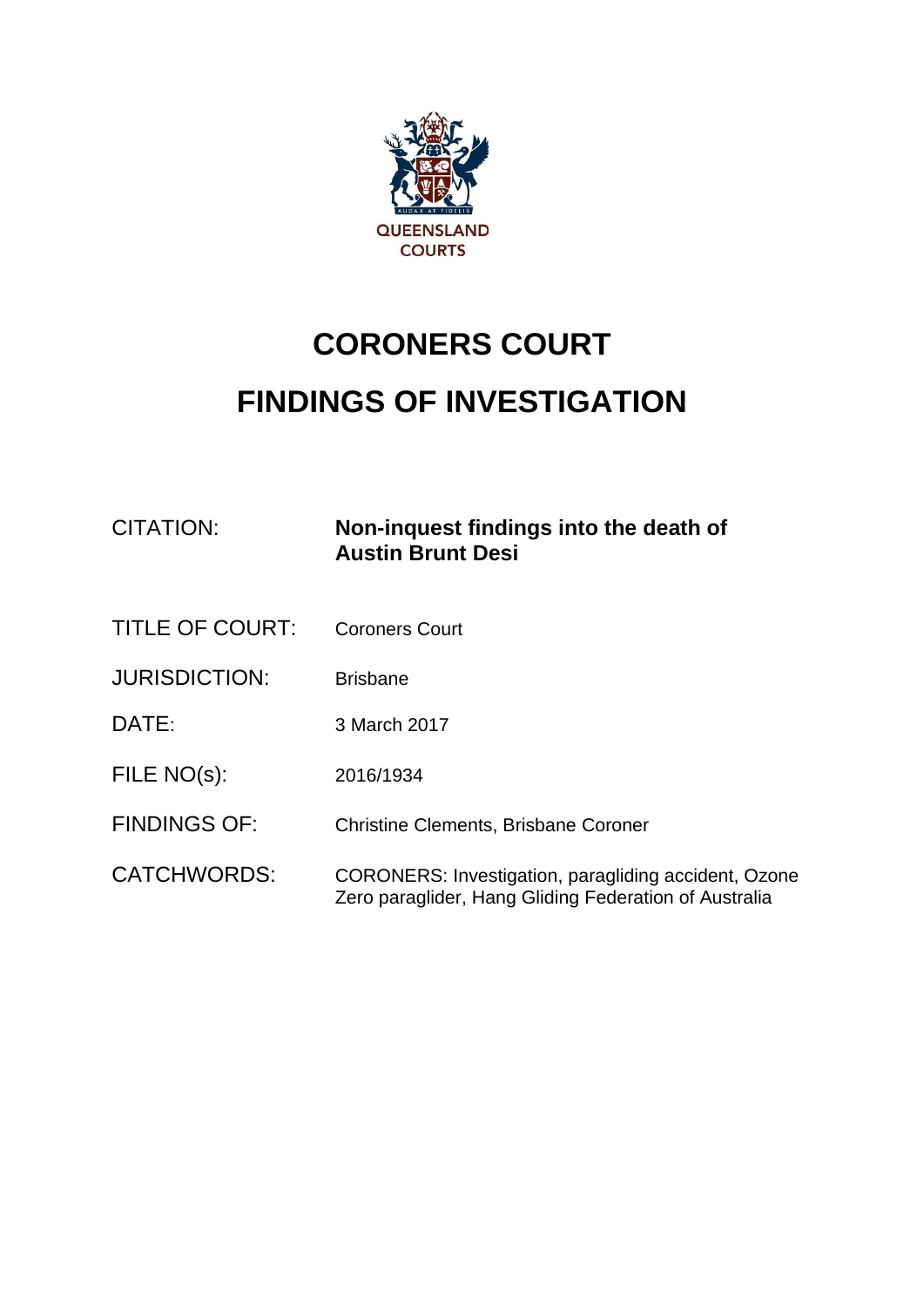Austin Brunt Desi lived at 29 Conley Street, Clontarf in Queensland. He died on 15 May 2016 at the rear of Mount Archer Airfield at 1253 Neurum Road, Mount Archer via Kilcoy in Queensland.

Mr Desi died due to multiple injuries sustained in a paragliding accident. He was 35 years of age at the time of his death.

## **Background**

Austin Desi sustained fatal injury whilst flying his Ozone Zero paraglider.

The circumstances leading to the death were investigated by the Queensland Police Service Forensic Crash Unit, Burpengary. Sergeant G S Price prepared a report to the coroner. The report incorporated a report reviewing the circumstances by the Hang Gliding Federation of Australia. This is in accordance with protocols from the Civil Aviation Safety Authority.

## **Events leading to the fatal accident**

Austin Desi travelled from his home at Clontarf with his neighbour, Talisa Penny to the Mount Archer Airfield at Neurum Road, Mount Archer. They met with Liam Cunningham at about 0630 hours before climbing to the top of Mount Archer. Once the fog had lifted, Liam Cunningham and Austin Desi unpacked their canopies in preparation for a forward launch. Talisa Penny recorded these preparations on her mobile phone.

Austin Desi launched first, followed by Liam Cunningham and they descended down the mountain to the airfield. Mr Desi went to the left hand side of the clearing whilst Mr Cunningham went to the right hand side. It was intended by both pilots to complete a full turn and land in the clearing. Austin Desi was completing his turn when it appeared that his canopy collapsed and most likely struck a large tree. He fell heavily to the ground, impacting with both his legs before somersaulting and landing on his back.

Liam Cunningham landed safely and immediately went to give assistance to Mr Desi.

A local resident had also used her mobile phone to video the descent of both paragliders. Sara Hall's footage ended just prior to the canopy collapsing on Mr Desi. She provided this footage to police.

### **Statement from Liam Cunningham**

Liam Cunningham was formerly a member of the Australian Parachuting Federation over a four year period. He had experience of 180-200 parachute jumps. He joined the Hang Gliders Federation from the beginning of 2016 and had been issued with a student licence.

Liam Cunningham had known Austin Desi for about two years. (It is understood that Austin Desi was also previously involved with parachuting.) Austin and Liam arranged a flight from Mount Archer for Sunday 15 May. It was to be Austin Desi's maiden flight of a recently purchased Ozone Zero paraglider shortly before the expected birth of his second child.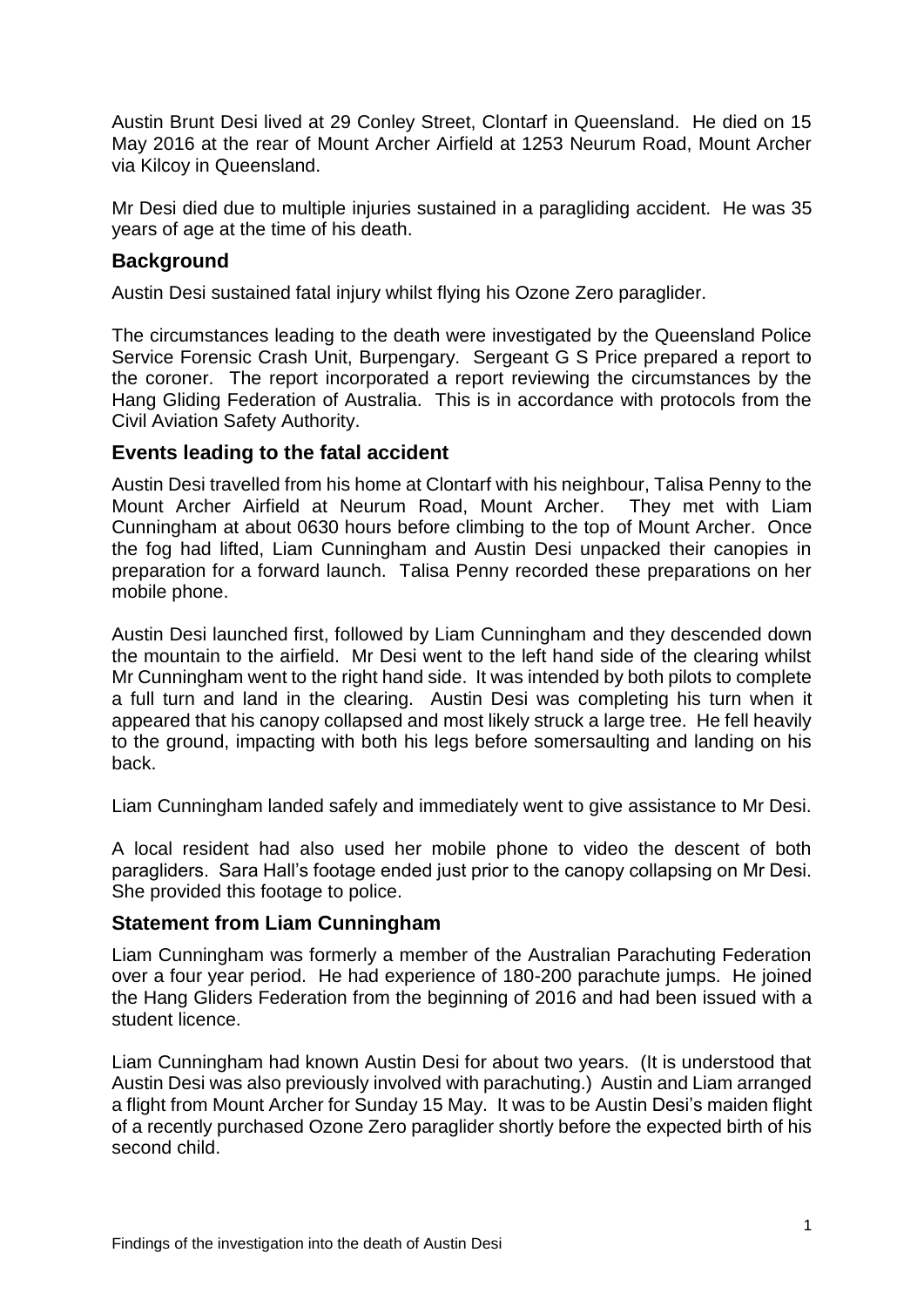Liam confirmed Austin was the first to launch into the slight headwind. They guided the paragliders down towards the rear of the runway. About halfway down the mountain Liam recalls there was some turbulent air. Austin had warned him to be wary of a cross wind over the tree line. Liam had planned to perform a u-turn to his left before landing in the clearing.

Liam observed Austin Desi came over the clearing at the back of the runway, washing off his height by 'carving from left to right'. Liam had passed him at this stage and was preparing to land. Liam turned to keep a visual observation of Austin's approach when he heard Austin Desi scream. He saw the canopy fold up as Austin completed his left hand turn near a large gum tree on the tree line. He was about 30 metres above the ground when Liam observed him falling. Liam could not confirm whether or not Austin hit the tree line.

Austin landed heavily and Liam immediately completed his landing in a sweeping arc with light braking. He ran to provide assistance to Austin, who was covered by the canopy and lying on his right hand side. It was apparent he had suffered a severe compound fracture of the right leg. Emergency services were called immediately and Austin was placed in the recovery position.

Liam Cunningham confirmed Austin Desi had flown at Mount Archer on numerous occasions. Austin had extensive knowledge of flying conditions at the area. It was however his first flight with the Ozone Zero paraglider. Liam did not observe anything unusual in the course of Austin's flight until the very end. Liam described his friend doing 'nothing out of the ordinary apart from washing off his height over the clearing. It was a straight forward flight in a light headwind'. He thought it was very favourable conditions to fly.

Emergency services including ambulance and helicopter attended at the scene but were unable to save Austin Desi's life. He was declared deceased at the site. The crash occurred during the late morning of Sunday 15 May 2016.

## **Autopsy**

Autopsy examination was conducted on 18 May 2016 by forensic pathologist, Dr Kedziora and peer reviewed by Dr Milne.

CT imaging confirmed multiple fractures of the skull, facial bones, right arm, left elbow, upper sacrum, pubic bones, left and right femur, left patella and right tibia and fibula.

Internally there were contusions of the lungs and bilateral pneumothoraces. No underlying natural disease process was identified. Toxicology testing did not reveal the presence of alcohol or drugs.

It was concluded Austin Brunt Desi died due to multiple injuries caused in a paragliding accident.

### **Investigation of cause**

Police investigation was assisted by specialist review provided by the Chief Flight Instructor of the Hang Gliding Federation of Australia Safety and Operations Committee, Andrew Polidano.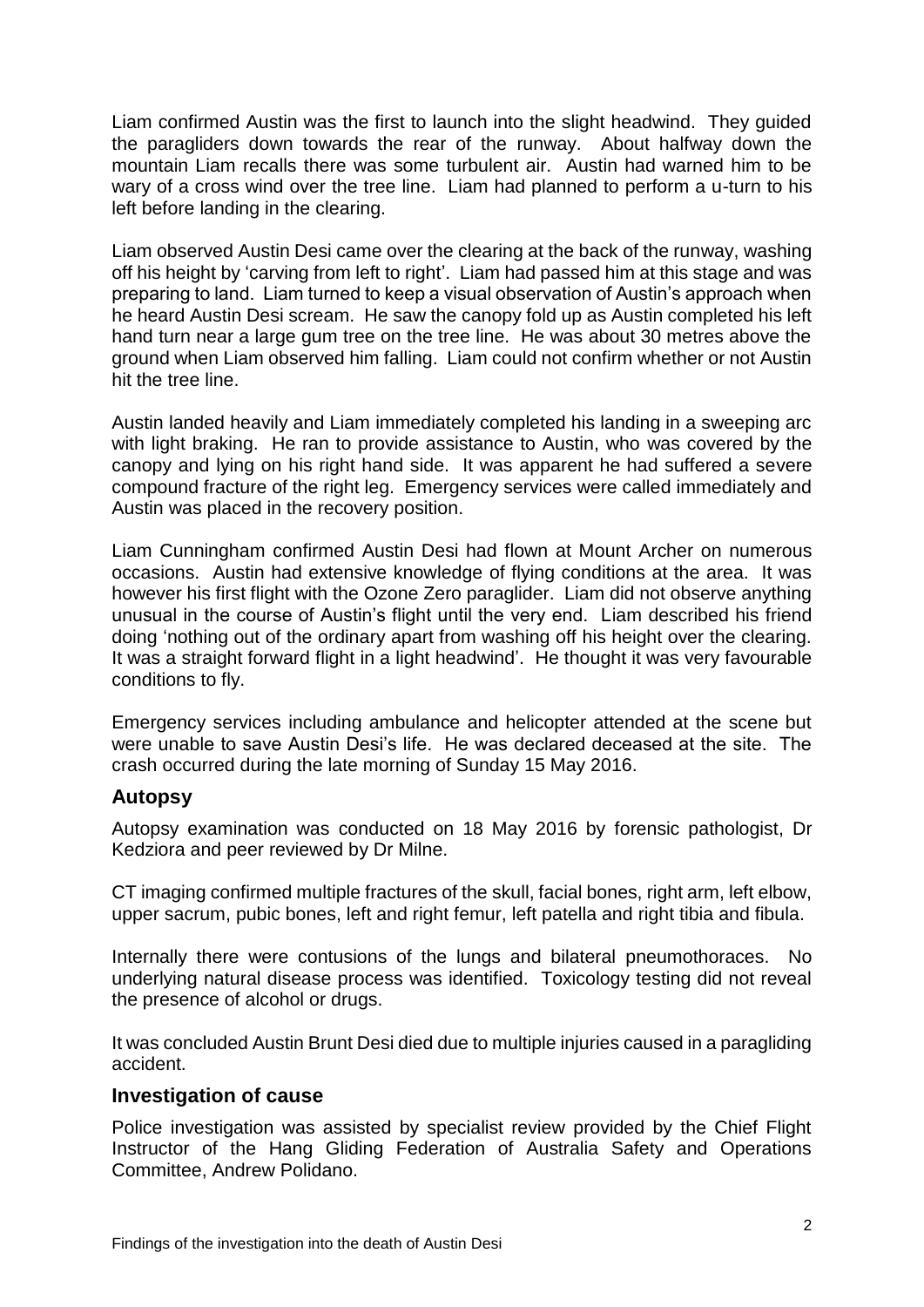The Hang Gliding Federation of Australia reviewed the circumstances and noted Austin Desi had an intermediate certification as a pilot with 18 documented hours according to online recordkeeping. It was his maiden flight of this particular aircraft, an Ozone Zero 17 metre paraglider.

There was no evidence of any defect or safety issue with the Ozone Zero paraglider, which was manufactured in December 2013. It had between 25 and 50 hours previous use. Subsequent to the accident the craft was inspected and had damage and some lines cut.

The site where the flight had been conducted was rated as 'advanced'.

The primary cause of the accident was attributed to loss of control of the canopy leading to canopy collapse. The pilot did not have the paragliding experience or altitude to correct the canopy collapse.

The HGFA report attributed the secondary cause as follows:

The pilot used excessive and inappropriate banking turns to manoeuvre the glider into the landing zone. A review of video evidence showed the manoeuvre prior to the collapse. The high banked turns executed by the pilot while flying the canopy were outside the manufacturer's wing loading and caused the collapse of the canopy. The collapse led to a high rate of descent and impact with the ground.

It was also noted that Mr Desi's weight, including necessary gear was about 10 kilograms above the manufacturer's recommendation for the Ozone Zero paraglider. This was considered a minor causal factor to the incident occurring.

The Ozone Zero 17 was suited to advanced pilots with an in-flight weight of 80-95 kilograms, or intermediate pilots of 85 kilograms total in flight weight.

The effect of a collapsed wing in a critical situation required a higher level of pilotage and altitude, especially if the canopy was flown at a higher loading. The wing loading is the ratio between the size of the paraglider wing and the total weight of pilot, harness, instruments, and other items (water). It was calculated that the pilot was about 10 kilograms above the maximum recommended weight according to the manufacturer. The extra weight did not allow for normal collapse recovery.

Finally, the Chief Flight Instructor's report noted that the Ozone Zero paraglider has not undergone any flight certification tests. The manufacturer states the canopy is suited to experienced, competent pilots.

The Chief Flight Instructor considered it was not suited to Mr Desi's experience or weight range.

### **Police comments and response from the Hang Gliding Federation**

The investigating officer from the Forensic Crash Unit suggested consideration to improve safety as follows: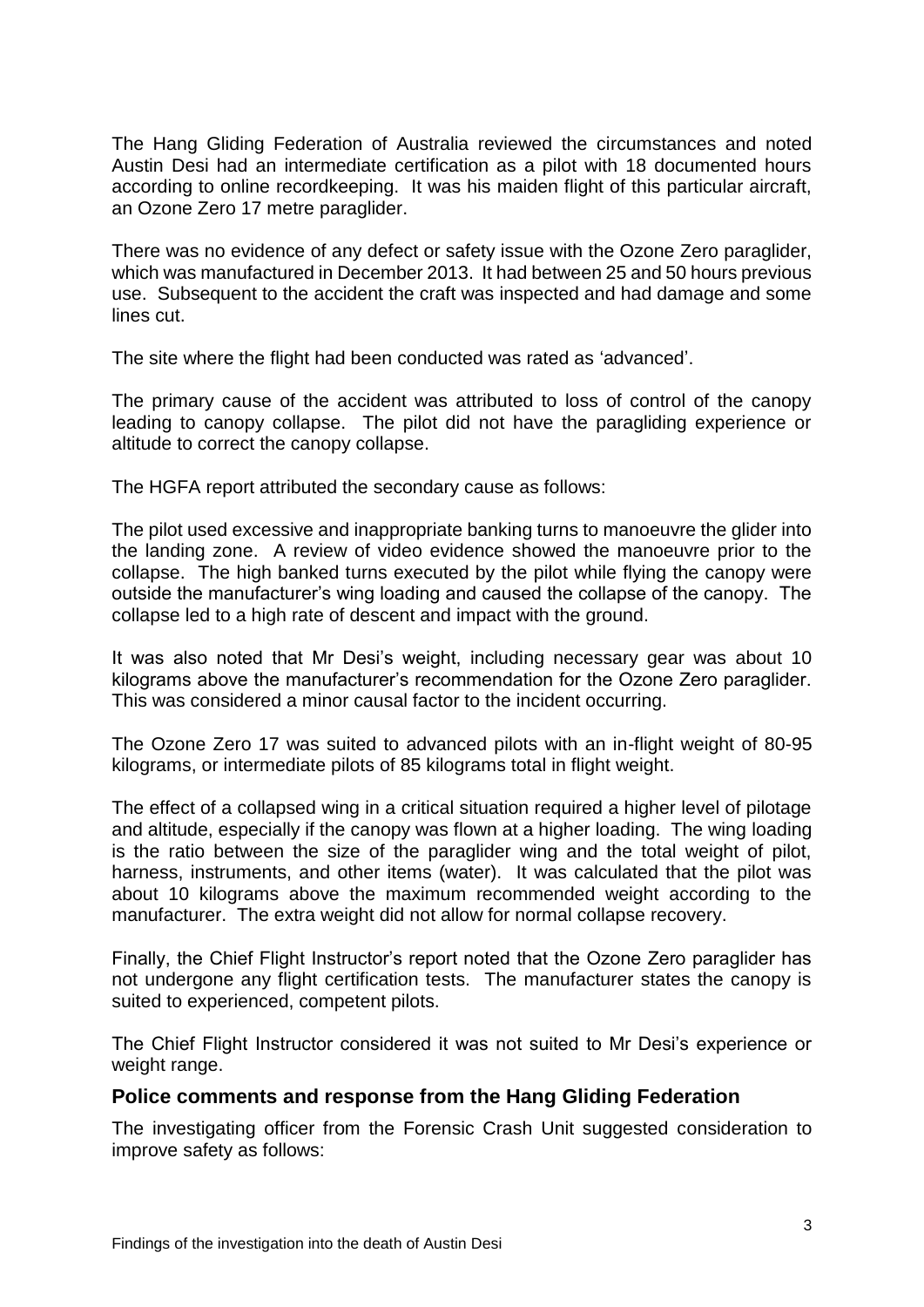- 1. The Hang Gliding Federation of Australia complete a safety audit on the use of Ozone Zero paragliders and their subsequent use within Australia.
- 2. A review of licensing standards, including a minimum flying hours to be established by members on basic gliding equipment before more advanced equipment can be purchased and used by their members.
- 3. Minimum flying hours under direct supervision of a suitable qualified mentor as approved by the Hang Gliding Federation of Australia.

The Hang Gliding Federation was invited to respond as they are the governing body for this form of aviation with responsibility for standards and training, under the auspices of Civil Aviation Order 95.8.

The Chief Flight Instructor, Mr Polidano commenced his response with information about the very recent widespread use of smaller wings by members of the Australian Parachute Federation. The Hang Gliding Federation seeks to attract and educate members of the parachuting fraternity in the safe flying of hang gliders.

Mr Polidano pointed out that the manner in which an experienced parachute descent is made is vastly different to that of a paragliding pilot landing a canopy. It was noted that indeed Mr Desi was an experienced parachute flyer prior to more recently taking up paragliding.

The HGFA created an endorsement specific to aircraft type as part of their strategy to manage the safe transition from parachuting to paragliding and vice versa.

In that context, the HGFA responded to the police comments as follows-

(1) The HGFA strongly recommends that the classifications given to wings by the manufacturers as well as the certification bodies are adhered to by pilots. This includes but is not limited to flying the canopy within the recommended weight range.

He went on to explain the HGFA has deemed "all wings flown to a capacity of 5kg per square meter or higher now require the pilot to complete a 'Speed Wing Endorsement'."

In response to the police suggestion of licensing standards the Hang Gliding Federation stated:

(2) The HGFA has reviewed and is currently implementing a new licensing standard in relation to the requirements and supervision of flying speed / mini wings.

With respect to police comment requiring direct supervision of a minimum number of flying hours, the Federation responded-

(3) Minimum flying hours under the direct supervision of an instructor are in the process of being implemented for the issue of a speed/ mini wing endorsement.